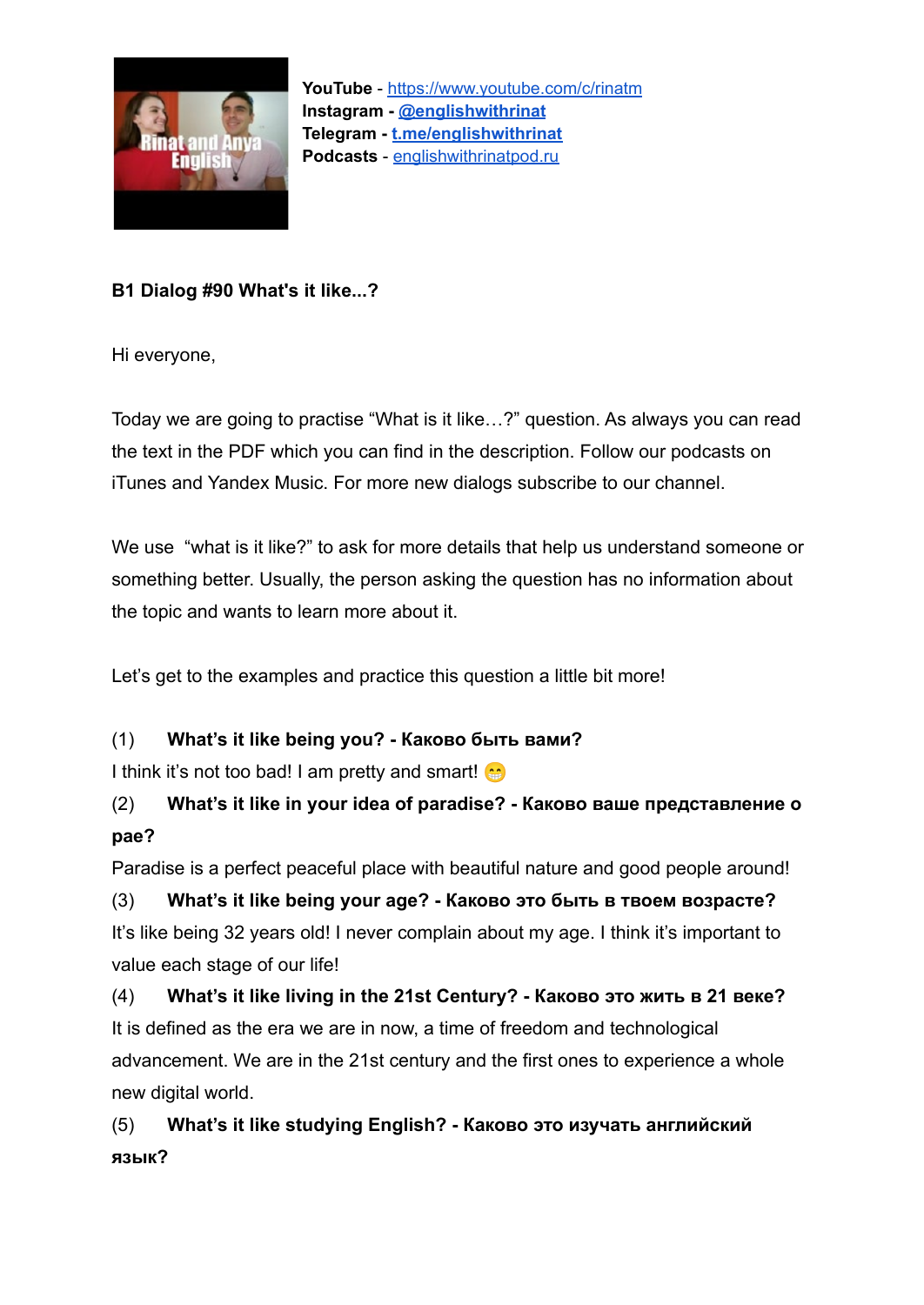

**YouTube** - <https://www.youtube.com/c/rinatm> **Instagram - [@englishwithrinat](https://instagram.com/englishwithrinat) Telegram - [t.me/englishwithrinat](https://t.me/englishwithrinat) Podcasts** - [englishwithrinatpod.ru](http://englishwithrinatpod.ru/)

It's not easy, but absolutely necessary for everyone. English is an international language and it's so important to learn it!

## (6) **What's it like sitting here and doing this activity with me? - Каково это сидеть здесь и записывать ролик со мной?**

It's awesome! I like making new content for our YouTube channel and helping people to learn English! At least a little bit.

#### (7) **What's it like outside? - Как там на улице?**

It's sunny and warm outside. I like the Summer so much!

# (8) **What's it like to be your best friend? - Каково быть твоим лучшим**

#### **другом?**

It's better to ask my friends about it, but I think it's not bad.

#### (9) **What's it like to be a citizen of your country? - Каково быть**

#### **гражданином твоей страны?**

There are a lot of good things in Russia. At the same time there are a lot of problems that affect our life a lot. Nevertheless, I like my country and like living here!

## (10) **What's it like to be at your level of English? - Каково это - быть на вашем уровне владения английским языком?**

My level is Upper Intermediate or something like that. I can discuss different topics in English and I understand people pretty well. I think it's a good level for most people.

#### **Anya ---> Rinat**

## (1) **What's it like in your secret world inside your head? - Каков он - тайный мир в вашей головы?**

It's like having secrets. I think everyone has some secret thoughts and opinions and doesn't want to share it with others.

(2) **What's it like to be intelligent and talented? - Каково быть умным и талантливым?**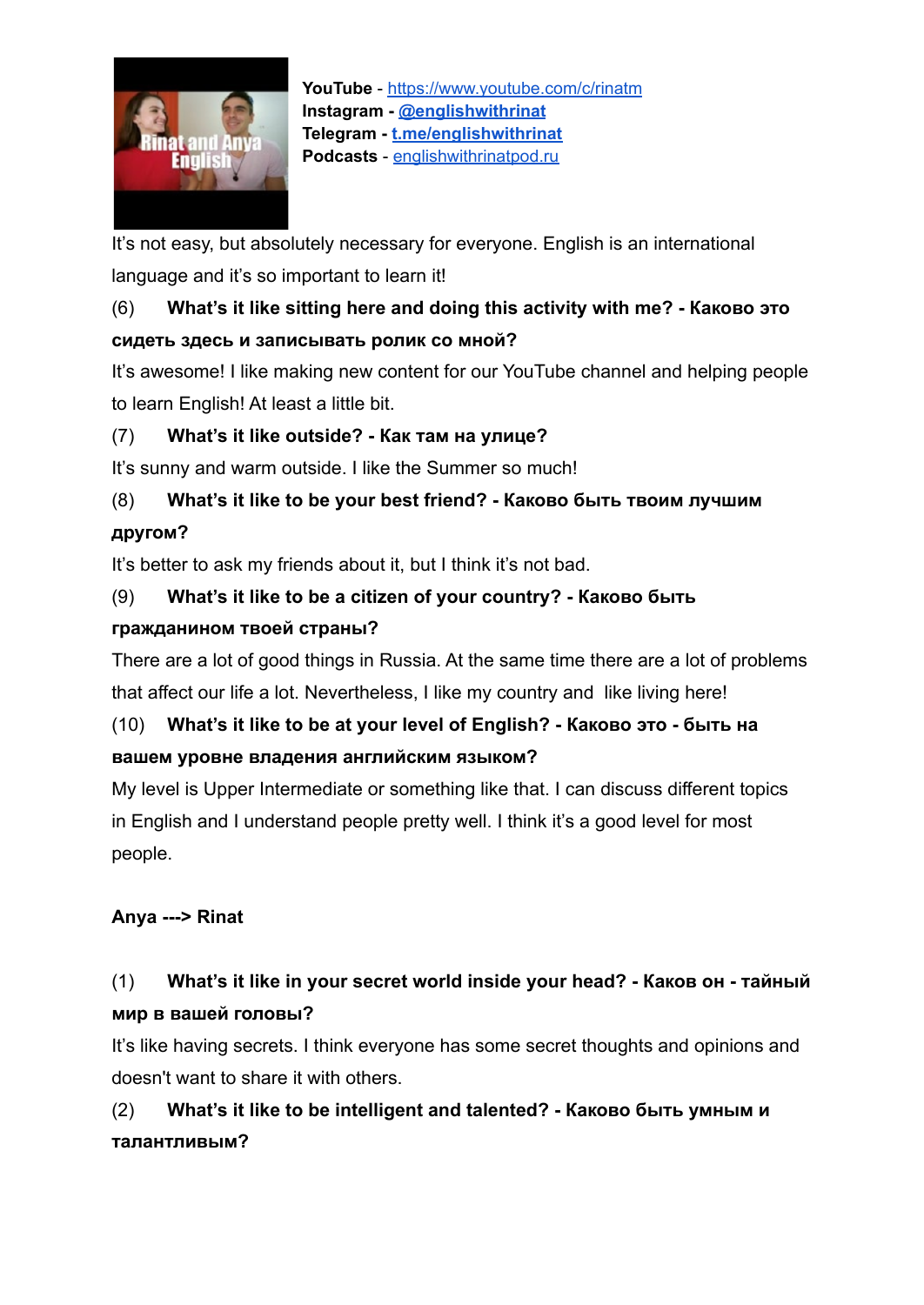

**YouTube** - <https://www.youtube.com/c/rinatm> **Instagram - [@englishwithrinat](https://instagram.com/englishwithrinat) Telegram - [t.me/englishwithrinat](https://t.me/englishwithrinat) Podcasts** - [englishwithrinatpod.ru](http://englishwithrinatpod.ru/)

It's not bad of course. Intelligent and talented people usually succeed more. Especially if they're lucky enough.

## (3) **What's it like having the friends and family you have? - Каково это иметь друзей и семью, как у вас?**

It's wonderful! I have good friends and family.

### (4) **What's it like in your house for a special occasion? - Как в вашем доме проходит особый праздник?**

It depends on the occasion. I usually invite my closest friends and family and we celebrate the occasion together. Sometimes we like going somewhere. Especially in Summer.

#### (5) **What's it like to be lucky? - Каково быть удачливым?**

It's good to be lucky! Life is not easy sometimes and it's important to have some luck.

#### (6) **What's it like to dream? - Каково это мечтать?**

It's a good thing, but it's more important to work and do your best to make your dreams come true!

## (7) **What's it like to be a man/woman today? - Каково быть мужчиной / женщиной сегодня?**

To be a man or woman in today's society means being open with oneself and other people. It means being intelligent and doing something useful not only for yourself but also for the world.

## (8) **What's it like living on the money you have? - Каково жить на те деньги, которые у тебя есть?**

It's ok. I am not rich, but I earn enough money and never complain about it!

## (9) **What's it like in the world you'd like to live in? - Каково это в мире, в котором вы хотели бы жить?**

It's like living in a world without wars and grief. I wish we had a world like that, but I understand that it's impossible. Maybe our children will make a better world one day!

## (10) **What's it like living in your town? - Каково жить в вашем городе?**

I live not far from Moscow and spend a lot of time there. It's a good city!